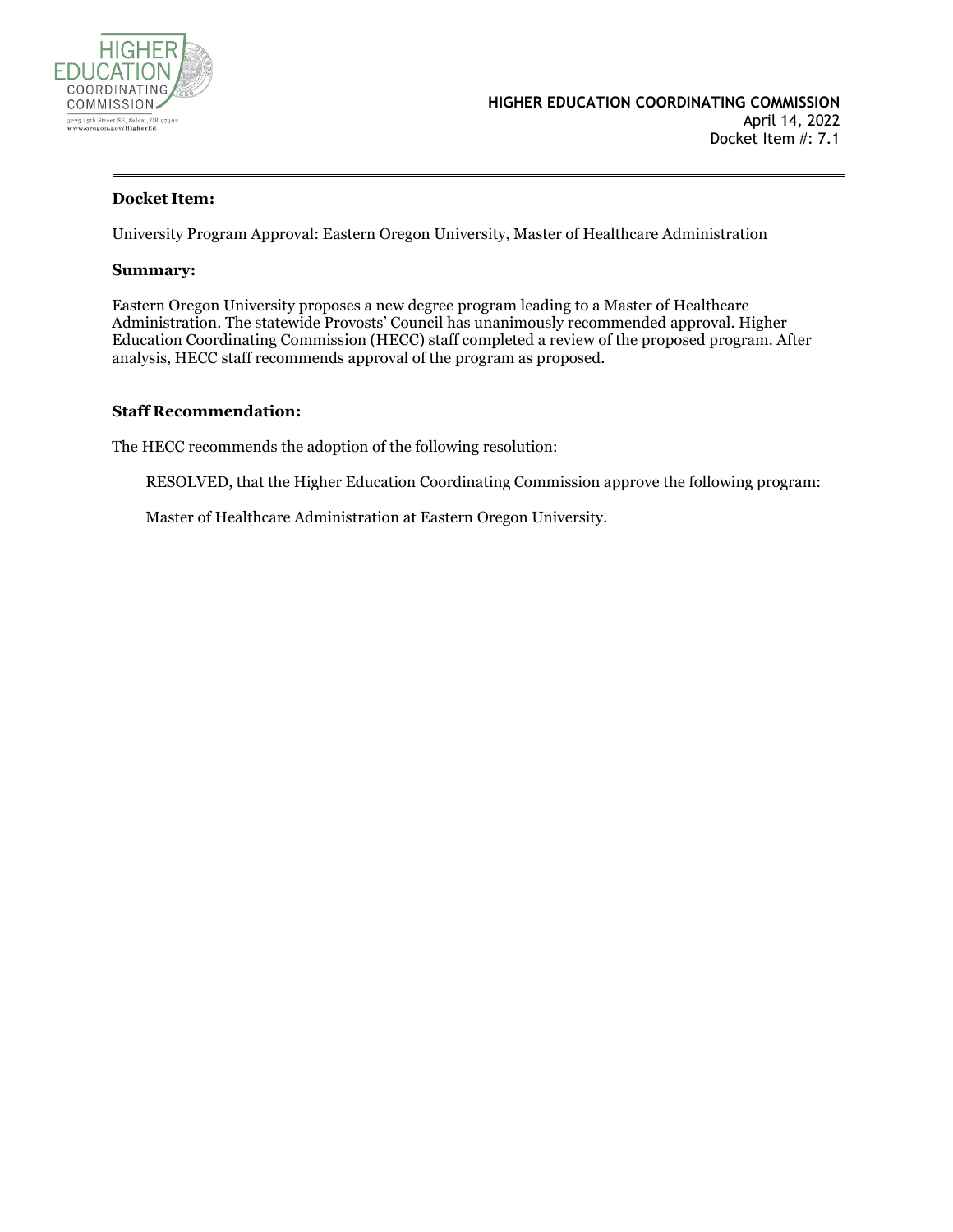

# **Proposal for a New Academic Program**

**Institution: Eastern Oregon University College/School: Business Department/Program Name: Business Administration Degree and Program Title: Master of Healthcare Administration**

#### **1. Program Description**

a. Proposed Classification of Instructional Programs (CIP) number.

51.0701 Health/Health Care Administration/Management

- a. Brief overview (1-2 paragraphs) of the proposed program, including its disciplinary foundations and connections; program objectives; programmatic focus; degree, certificate, minor, and concentrations offered.
	- a. Healthcare administrators play a key leadership role in today's dynamic healthcare environment. From ensuring continuous quality improvements and effectiveness and efficient operations, to financial and human resource management, healthcare administrators are relied upon to ensure access to the best in patient care. Our online Master of Science in Healthcare Administration degree combines graduate business and highly focused healthcare leadership principles, systems and practices. Although it provides necessary preparation for employment and advancement in the healthcare industry in general, the degree focuses more specifically on the unique challenges when leading rural healthcare enterprises. Our program prepares tomorrow's healthcare leaders to apply their knowledge and skills as entrepreneurial managers; leaders who can problem solve, be innovative, and be a source of new ideas, processes, and procedures that anticipate, rather than react to, change.

Course of study – proposed curriculum, including course numbers, titles, and credit hours.

# **Master of Healthcare Administration (MHA)**

## **MASTERS DEGREE PROGRAM CHECK SHEET**

#### *Program Requirements:*

45 credit hours are required for the Master of Healthcare Administration

A minimum grade of "B-" is required in all courses counting toward the degree and a cumulative GPA of at least a 3.00 is required to complete the degree.

Upon approval of the program coordinator or Dean, a maximum of 15 transfer credits can be applied to EOU's MHA degree.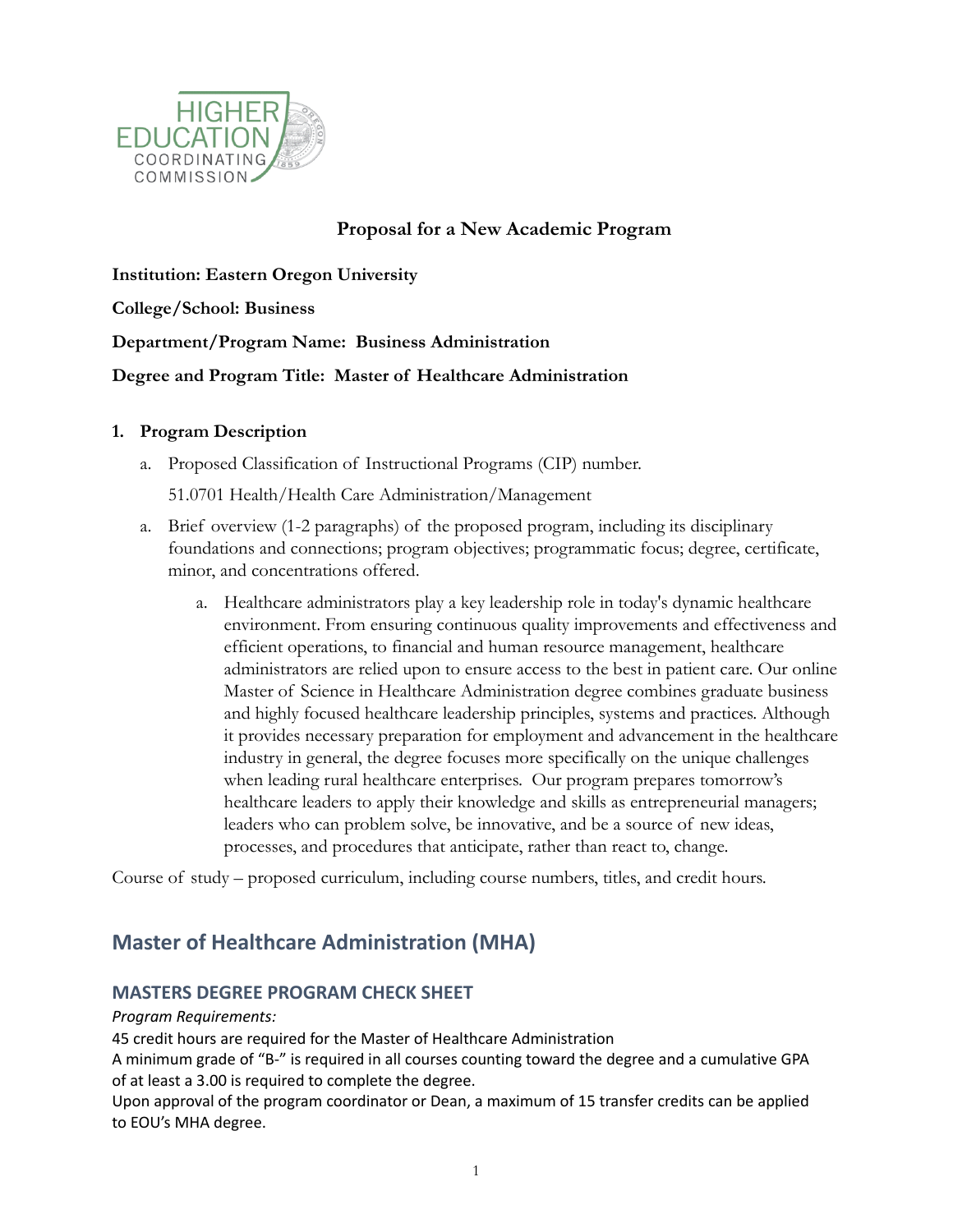#### REQUIRED PROGRAM COURSES: 45 Credits

| Course Number     | Course Title                                          | Credits |
|-------------------|-------------------------------------------------------|---------|
| <b>MHA 500</b>    | <b>Healthcare Delivery Systems</b>                    | 3       |
| <b>MHA 501</b>    | Legal and Ethical Issues in Healthcare Administration | 3       |
| <b>BA 502</b>     | Org Management & Leadership                           | 3       |
| <b>MHA 503</b>    | <b>Healthcare Informatics</b>                         | 3       |
| <b>BA 504</b>     | Managerial Finance                                    | 3       |
| <b>MHA 505</b>    | Healthcare Budgeting & Financial Management           | 3       |
| <b>MHA 506</b>    | Quality Improvement in Healthcare                     | 3       |
| <b>MHA 507</b>    | Population Health & Epidemiology                      | 3       |
| <b>BA 508</b>     | Sustainable Competitive Advantage                     | 3       |
| <b>MHA 509</b>    | Urban & Rural Health Policy & Planning                | 3       |
| <b>BA 511</b>     | <b>Operational Decision Making</b>                    | 3       |
| <b>BA/MHA 512</b> | Diversity, Equity and Inclusion in Practice           | 3       |
| <b>BA/MHA 513</b> | Human Resource Management                             | 3       |
| <b>MHA 514</b>    | Healthcare and Disruptive Technologies                | 3       |
| <b>MHA 699</b>    | <b>Healthcare Administration Capstone</b>             | 3       |

#### Total credits required for the MHA: 45

- b. Manner in which the program will be delivered, including program location (if offered outside of the main campus), course scheduling, and the use of technology (for both on-campus and off-campus delivery).
	- a. Online only
- c. Adequacy and quality of faculty delivering the program.
	- a. All adjunct faculty are at least professionally qualified possessing a master's degree in healthcare, one in nursing administration, and are practicing healthcare managers and executives. In its first year, all degree courses will be delivered by part-time/adjuncts. A full-time academically qualified faculty member is scheduled to be hired before year 2 of the program.
- d. Adequacy of faculty resources full-time, part-time, adjunct.
	- a. All faculty are considered academically professionally qualified and possess at least a master's degree and practical healthcare administration experience at the middle to executive level (two VPs/two CEOs). Initially in the first year, all courses will be delivered by such faculty. A full time doctorally qualified lead faculty member I s planned to be hired before year 2 of the program.
- e. Other staff.
	- a. COB office staff, graduate admissions, a shared MBA/MHA graduate assistant, and existing professional online advising staff will support the degree.
- f. Adequacy of facilities, library, and other resources.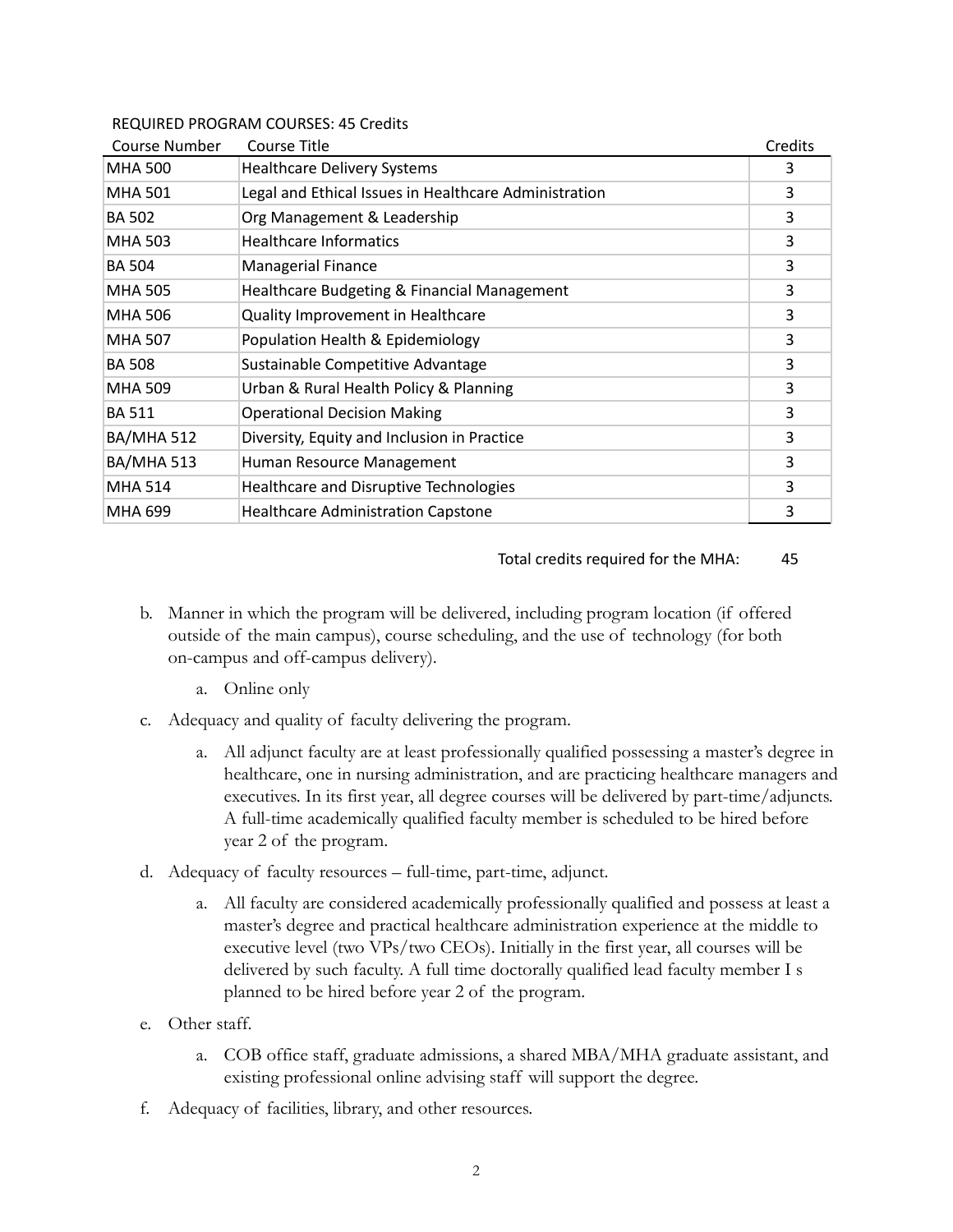- a. Online degree is supported by adequate library resources and instructional development and IT departments support our LMS (Canvas).
- g. Anticipated start date.
	- a. September 2022

### **2. Relationship to Mission and Goals**

- a. Manner in which the proposed program supports the institution's mission, signature areas of focus, and strategic priorities.
	- a. Consistent with Eastern Oregon University mission, the proposed master in healthcare administration degree is a professional program leading to responsible and reflective action in a diverse and interconnected world. More specifically, the degree's comparative nature and focus on the unique challenges of rural healthcare services connects the rural regions of Oregon to the wider healthcare industry. Extending EOU's strategic framework, this degree seeks to produce administrative-ready graduates with the essential knowledge, skills and abilities outcomes healthcare enterprises seek in tomorrow's innovative and entrepreneurial-minded leaders. Finally, and consistent with EOUs formal status as Oregon's Rural University, this degree promotes rural economic and workforce development, prosperity and resilience.
- b. Manner in which the proposed program contributes to institutional and statewide goals for student access and diversity, quality learning, research, knowledge creation and innovation, and economic and cultural support of Oregon and its communities.
	- a. The proposed degree is offered in a flexible and convenient delivery format and integrates healthcare ethics and diversity, equity and inclusion into healthcare leadership practice. The proposed degree adds to the educational possibilities of our region and state by emphasizing leaders as innovative entrepreneurial thinkers and focusing on the often less publicized unique challenges and struggles facing rural healthcare operations, leadership roles, and delivery systems.
- c. Manner in which the program meets regional or statewide needs and enhances the state's capacity to:
	- i. improve educational attainment in the region and state;
		- a. This proposed online flexible and regional and rural healthcare administrator career-ready degree aligns with the educational expectations for healthcare administrators and aims at providing an accessible and value-added method to educate and train more nontraditional students/adult learners including particularly underserved rural populations, to earn advanced credentials to meet local, regional and state workforce demands.
	- ii. respond effectively to social, economic, and environmental challenges and opportunities; and
		- a. Given the degree's unique urban/rural comparative focus and preparing leaders to face the challenges of rural healthcare services, it connects the rural regions of Oregon to the wider healthcare industry's social, economic and environmental challenges and opportunities.
	- iii. address civic and cultural demands of citizenship.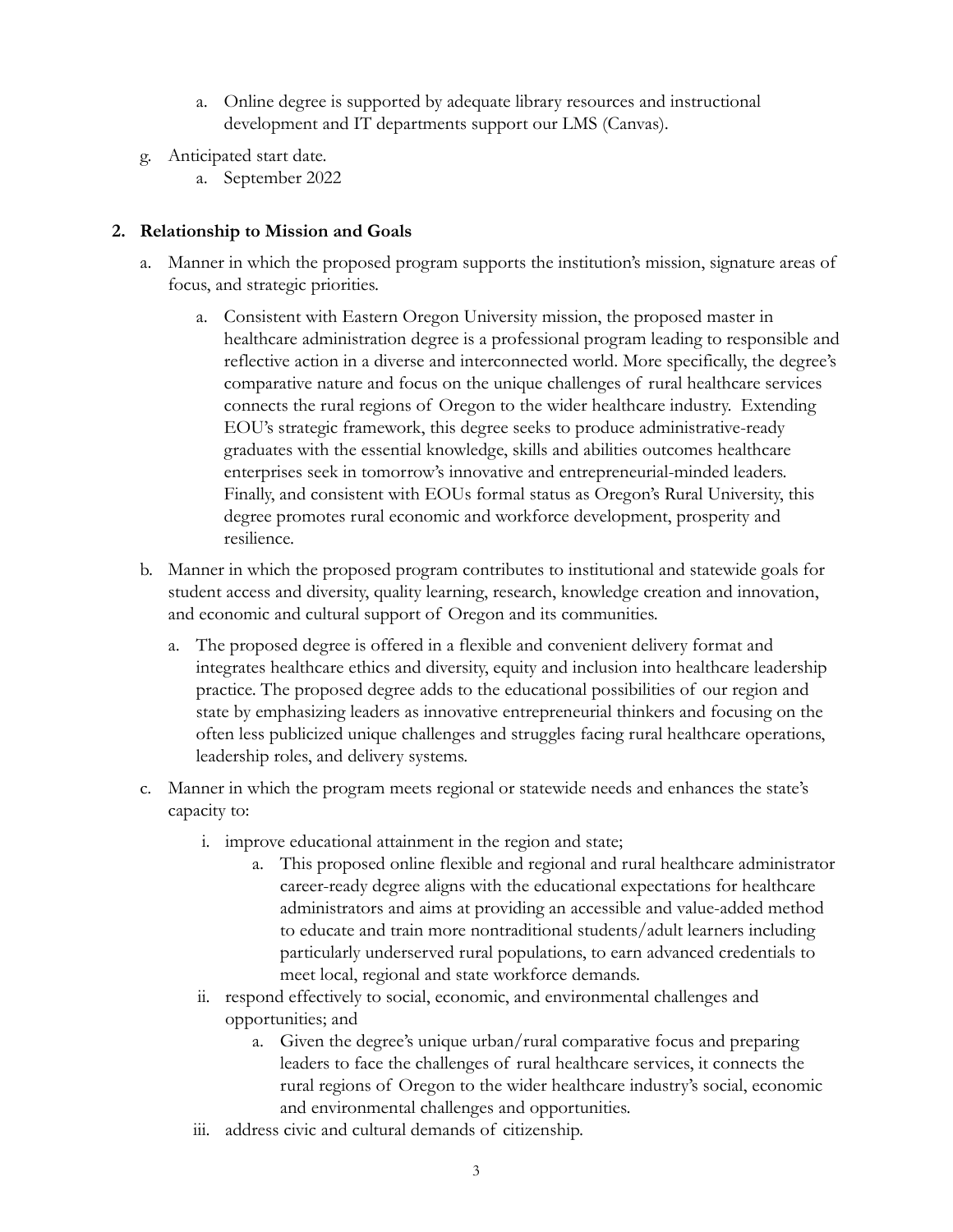a. Preparing creative and innovative healthcare leaders to serve regional and rural communities and integrating diversity, equity and inclusion knowledge and best practices into their education and training addresses the civic and cultural demands.

# **3. Accreditation**

- a. Accrediting body or professional society that has established standards in the area in which the program lies, if applicable.
	- a. Commission on Accreditation of Healthcare Management Education (CAHME)
- b. Ability of the program to meet professional accreditation standards. If the program does not or cannot meet those standards, the proposal should identify the area(s) in which it is deficient and indicate steps needed to qualify the program for accreditation and date by which it would be expected to be fully accredited.
	- a. The program's competencies were generally aligned with CAHME expectations for safety, quality and process control, evidence-based problem solving, informatics, leadership, communication, management, ethical, legal and regulatory issues, and patient-centered learning. With the emphasis on entrepreneurial thinking and rural leadership and operations, areas of future development for candidacy would be in the application and acceptance of our diverse and rural leadership focus and the expectation for interprofessional collaborative work which is typically more difficult to achieve when offered entirely online.
- c. If the proposed program is a graduate program in which the institution offers an undergraduate program, the proposal should identify whether or not the undergraduate program is accredited and, if not, what would be required to qualify it for accreditation.
	- a. N/A, graduate level only.
- d. If accreditation is a goal, the proposal should identify the steps being taken to achieve accreditation. If the program is not seeking accreditation, the proposal should indicate why it is not.
	- a. Not seeking immediate accreditation at this time.

# **4. Need**

a. Anticipated fall term headcount and FTE enrollment over each of the next five years.

| EY.                | 2023 | 2024 | 2025 | 2026 | 2027 |
|--------------------|------|------|------|------|------|
| Fall               | 2022 | 2023 | 2024 | 2025 | 2026 |
| Project enrollment | 20   | 50   | 85   | 99   | 99   |

- b. Expected degrees/certificates produced over the next five years.
	- a. 70

a.

c. Characteristics of students to be served (resident/nonresident/international; traditional/ nontraditional; full-time/part-time, etc.).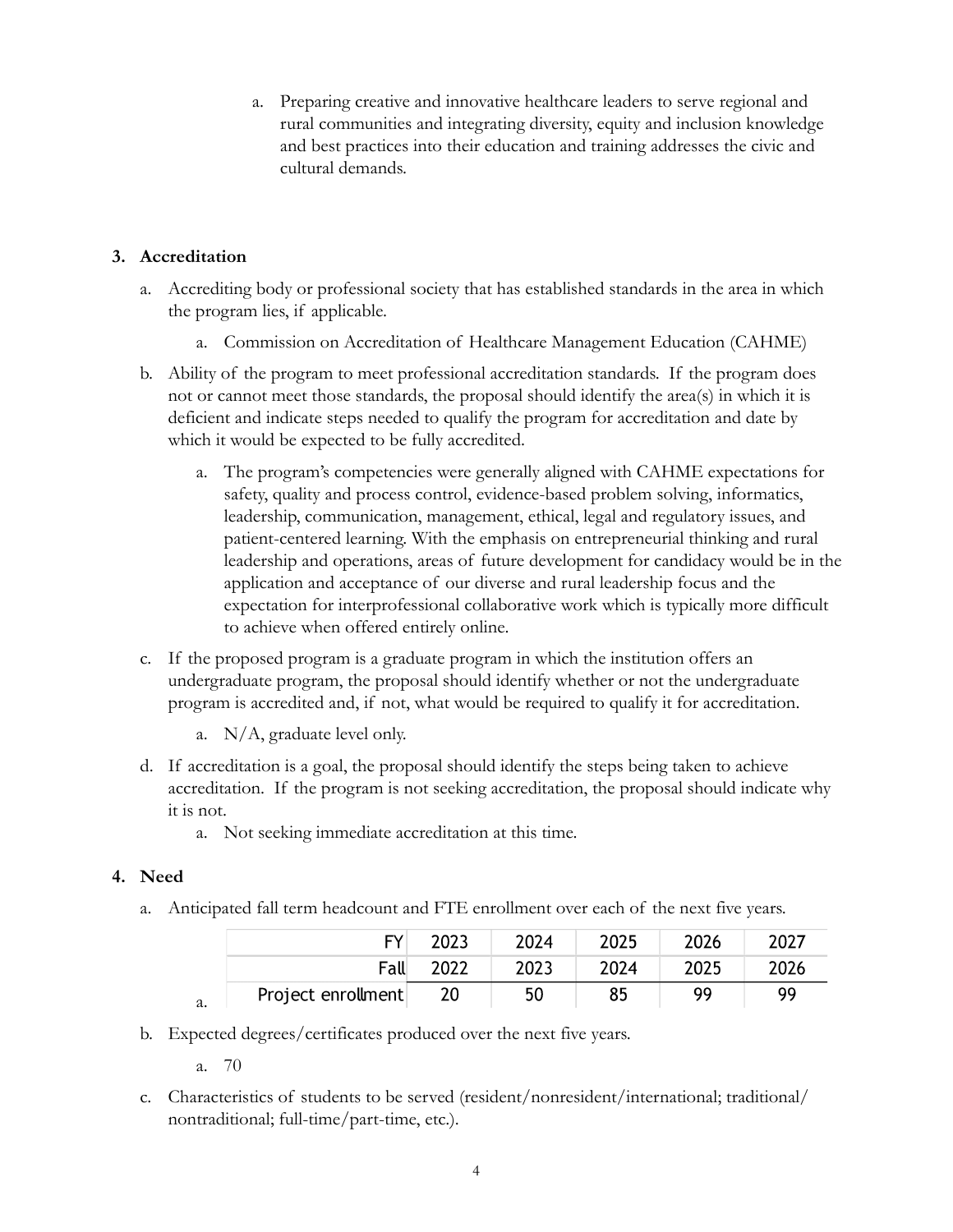- a. 60% Oregon Residents; 40% non-residents, nontraditional, 75% part-time, 25% fulltime.
- d. Evidence of market demand.
	- a. BLS reports that employment of medical and health services managers is projected to grow 32 percent from 2020 to 2030, much faster than the average for all occupations.
		- i. The Rural Health Information Hub references a variety of unique challenges administrators including lower compensation levels; shortages of physicians and other healthcare professionals; a disproportionate number of elderly, poor, and underinsured residents; and high rates of chronic illness. Our proposed degree seeks to educate healthcare professionals with the knowledge, skills and innovative entrepreneurial thinking (often needing to make do with less) necessary to seek and prosper in rural healthcare administrative positions.
- e. If the program's location is shared with another similar Oregon public university program, the proposal should provide externally validated evidence of need (e.g., surveys, focus groups, documented requests, occupational/employment statistics and forecasts).
	- a. N/A
- f. Estimate the prospects for success of program graduates (employment or graduate school) and consideration of licensure, if appropriate. What are the expected career paths for students in this program?
	- a. Prospects for success seem substantial given renewed population migration to historically rural regions, the growing state and federal attention and funding for rural economic and workforce development, and lack of master's prepared individuals prepared for the challenges of rural healthcare administrative positions.

## **5. Outcomes and Quality Assessment**

a. Expected learning outcomes of the program.

Learning Objectives:

- Demonstrate knowledge of the U.S. healthcare industry, regulatory compliance, and delivery systems including disruptive innovations in healthcare operations and how care is and will be delivered.
- Compare and contrast today's urban and rural healthcare system including delivery, finances, quality, regulatory policies and practices and compliance, organization effectiveness and clinical and support services.
- Analyze the potential short-and long-term implications of healthcare policy and operations decisions.
- Evaluate the efficacy of information technology in improving patient care, patient outcomes and creating a safe patient care environment.
- Analyze the impact of social policy, finance, regulations, and legislation on healthcare for individuals, groups, communities, and populations on the professional practice of healthcare management.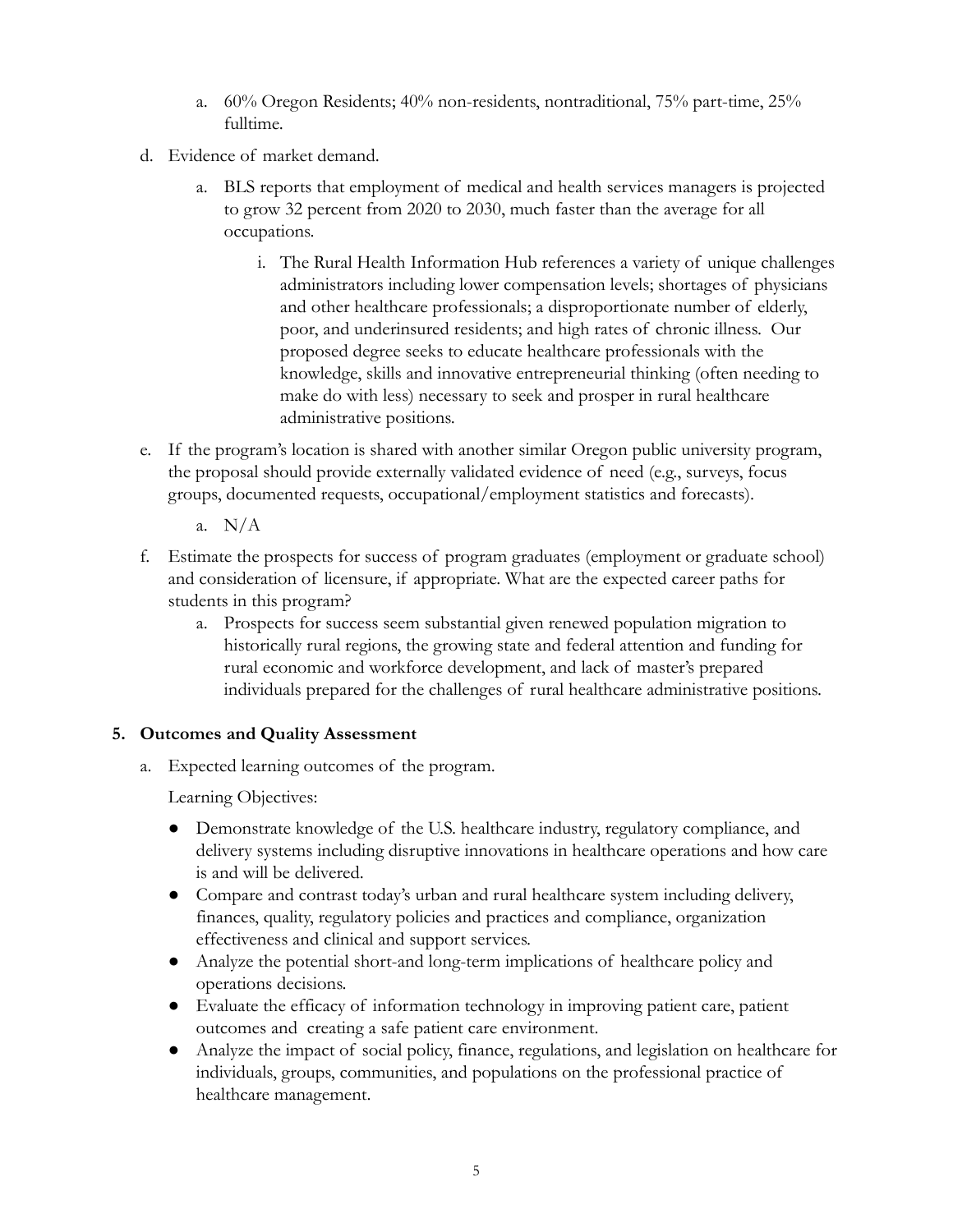- Analyze and interpret financial information needed to make long-term decisions for a healthcare organization.
- Incorporate the principles of quality management for improving outcomes in healthcare organizations.
- Demonstrate proficiency in conflict management, problem-solving, entrepreneurial thinking, team leadership, and communication skills.
- Integrate healthcare ethics and diversity, equity, and inclusion into healthcare leadership practice.
- b. Methods by which the learning outcomes will be assessed and used to improve curriculum and instruction.
	- a. Each learning outcome will be mapped within the curriculum structure to ensure of where and how the program outcomes will be introduced (e.g., healthcare delivery systems, legal environment, managerial finance), reinforced (operations, healthcare budgeting & finance), and synthesized (e.g., capstone). Assignment in each course will be linked to course and program outcomes using the outcomes feature in Canvas and reporting via our assessment database in Campus Labs.
- c. Nature and level of research and/or scholarly work expected of program faculty; indicators of success in those areas.
	- a. The mission-driven expectations for our faculty are to primarily be effective instructors, student advisors and service providers. Accordingly, the research and scholarly activity (e.g., publications) expectations are far less stringent and more broadly defined. Such diverse definitions of professional and scholarly development, although far from trivial, reward primarily applied and pedagogical research activities and agendas which align well with the nature of this proposed allied degree.

## **6. Program Integration and Collaboration**

- a. Closely related programs in this or other Oregon colleges and universities.
	- a. None at EOU, Master in Healthcare Administrations exist but our focus on rural healthcare and online only delivery provides a less competitive and complementary alternative to existing degrees.
- b. Ways in which the program complements other similar programs in other Oregon institutions and other related programs at this institution. Proposal should identify the potential for collaboration.
	- a. The emphasis on rural healthcare complements and extends existing Orgon programs by preparing and encouraging graduates to seek opportunities to lead rural healthcare enterprises.
- c. If applicable, the proposal should state why this program may not be collaborating with existing similar programs.
	- a. N/A
- d. Potential impacts on other programs.
	- a. N/A
- **7. External Review**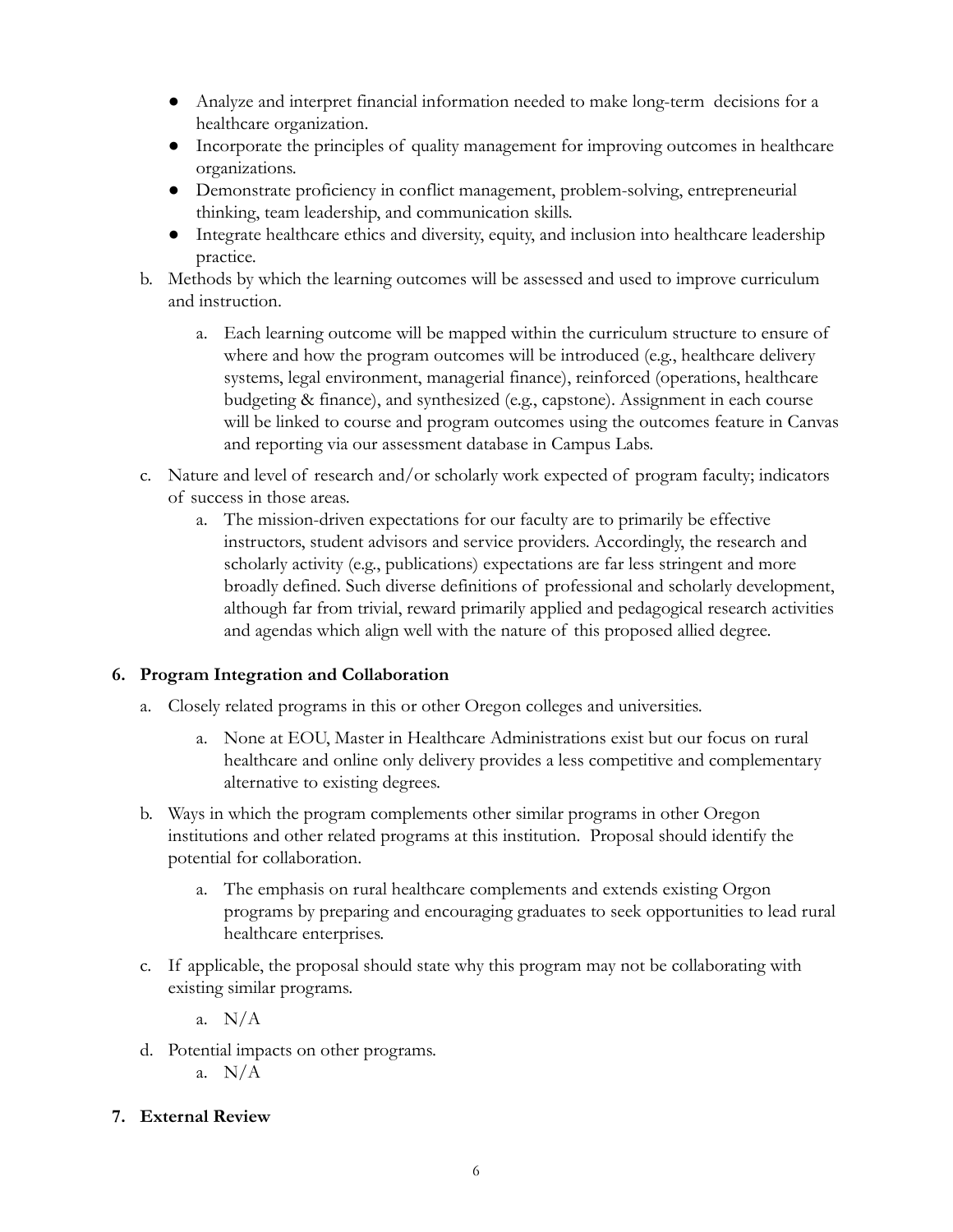If the proposed program is a graduate level program, follow the guidelines provided in*External Review of New Graduate Level Academic Programs*in addition to completing all of the above information.

*Submitted Nov. 2021*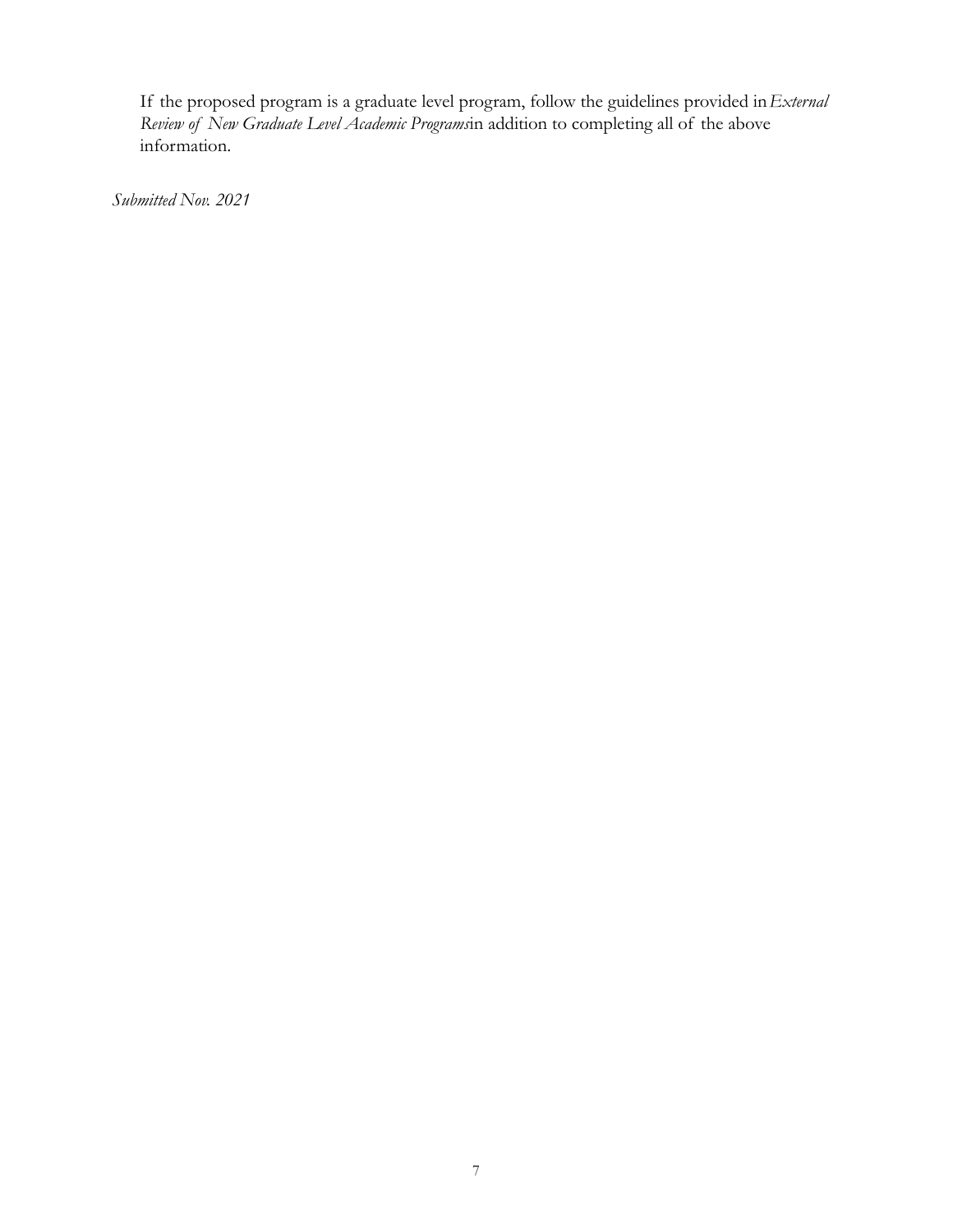# **EXTERNAL REVIEW REPORT - NEW ACADEMIC PROGRAM: MASTERS IN HEALTHCARE ADMINISTRATION EASTERN OREGON UNIVERSITY Final Submission: February 18, 2022**

#### **Program Review Overall Summary and Commentary**

Our external review committee completed a review of the **Proposal for a Masters of Healthcare Administration (MHA) Degree at Eastern Oregon University** during January and February 2022. Independent professional evaluative opinions and suggestions of each team member were consolidated and summarized for each category. What follows is the review team's written report.

Overall, the review committee found the proposal to be an excellent, comprehensive document geared toward students who would like to pursue an advanced degree in the high demand and challenging field of healthcare administration. Members of the committee would like to emphasize our continued support for and importance attributed to providing curriculum focused on rural healthcare and an emphasis on educating students on different leadership demands between hospital systems, CHC's, surgery centers, and ambulatory clinics. Partnerships with rural healthcare facilities will also be a critically important element of the new program and are already being established, e.g., Grande Ronde Hospital.

It was noted that the program courses should ensure that they explicitly be delivered in a manner that is geared toward a rural emphasis, some of the course descriptions may need to provide a greater acknowledgement of that focus. We also recommend an advisory committee for the program. The Dean indicated to us that an official program advisory committee is in process will be beneficial to the program to assist with the pipeline of online educators, placement of students in internships, and development of strategic partnerships. Some members of this team have expressed interest in serving on such. Current adjuncts and regional health leaders are already being solicited and according to the Dean, an advisory committee will be in place by Fall 2022. We suggest that the Oregon and Idaho Rural Healthcare Associations or the Oregon Association of Hospitals and Health Systems and other similar partners be considered as they can provide relevant and current guidance to the program. It would also be helpful to partner with critical access hospitals in the surrounding area for the possibility of internship placement.

Comments for strengthening the program's positioning are merely suggestions to support the proposal and to provide even more of a defined direction for EOU's MHA program and its planned comparative focus on the many urban and rural healthcare leadership demands, challenges, and differences.

#### 1. Program

Overall Description: *We find the description to be accurately depicting the critical aspects and rural focus of this proposed new degree program.*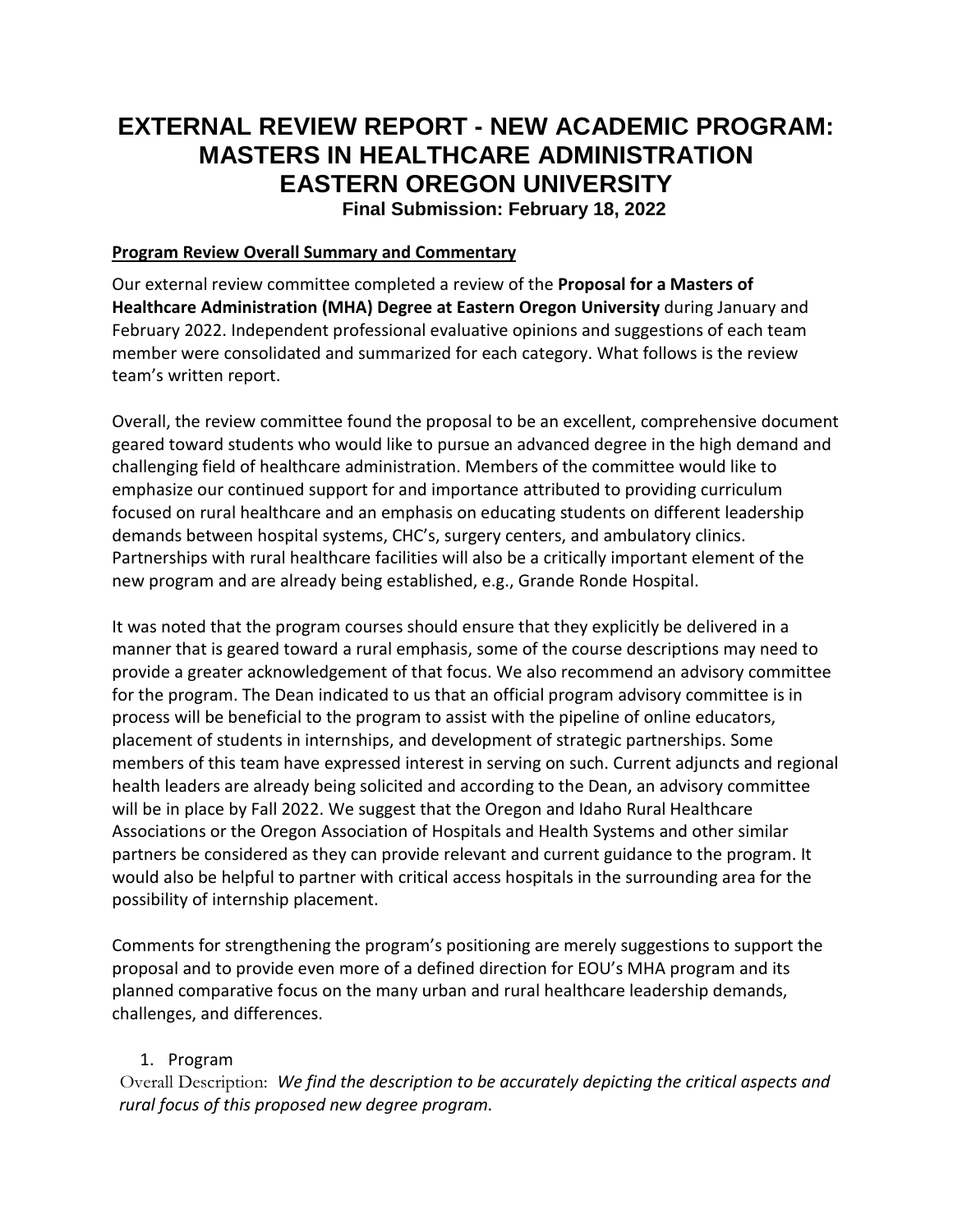- *a. Regarding the learning objectives, the review team found them to be of critical importance to serving the healthcare leadership needs in urban and rural settings. We recommend that objective 3 include state level laws/regulations and their impact on policy given that every state is different and can have differing priorities.* 
	- *i.* Program admission and progression requirements seem appropriate for the degree. *We particularly appreciate the consideration of prior work experience will avoid the if it is not formal coursework, it is not important to success and to accentuate the value of those experiences. Accounting, finance and statistics appear to be relevant prerequisites to entry. Provision admission seems appropriate as well for those with less than the desired GPA.*
- *b.* The program's alignment with the institution's mission and strategic objectives. *We found a strong alignment between EOUs mission and Strategic Plan Framework – The Ascent, and the proposal for a MHA degree that also seeks to service the healthcare industry and particularly rural regions since EOU is officially designated as Oregon's Rural state university. Adding diversity, equity and inclusion in practice coursework is a particularly contemporary and oft overlooked priority especially in historically less diverse rural regions.*
- *c.* The depth and breadth of coverage in terms of faculty availability and expertise, regular course offerings and directed study, and access to and use of support resources within and external to the institution. *We should add that such hires should possibly include instructors from other healthcare related fields. We also believe that to lend perspective and legitimacy to the program, EOU should include working professions with 5+ years of practical experience in mid- to upper-level leadership role in healthcare operations as instructors. We agree that the program should run year-round to accommodate student work and degree completion plans schedules.*
- *d.* The relationship of this program to undergraduate and other graduate programs at the institution and other institutions in the state, if appropriate. Consider collaborative arrangements, partnerships, interdisciplinary programs, service functions, joint research projects, support programs, etc. *The choice of general healthcare leadership with a rural healthcare leadership focus seems to be particularly relevant and complement existing programs. We feel it should also serve to differentiate it in an expanding competitive market by addressing a niche rural market aligned with EOU's mission.*
- *e.* Regarding their justification in terms of state needs, demand, access, and cost effectiveness (if this program represents duplication within the state), it is readily apparent from their national, state and reginal data and perspectives, that widespread need and support justifies the proposal. *Little doubt was expressed by team members who are or were hiring managers that widespread need and demand exists, and that the rurality focus at EOU will not directly duplicate existing MHA leadership preparation programs. Comprised of half rural healthcare leaders, the consensus of the committee was that a strong need for a comparative urban and rural healthcare administration program exists in Oregon and surrounding states.*
- *f.* The probable impact of the program on the department or academic unit, as well as its effect on current programs. *This MHA seems like a logical extension of EOU's MBA program; providing a complementary program, intentional overlap/cross listings, and a*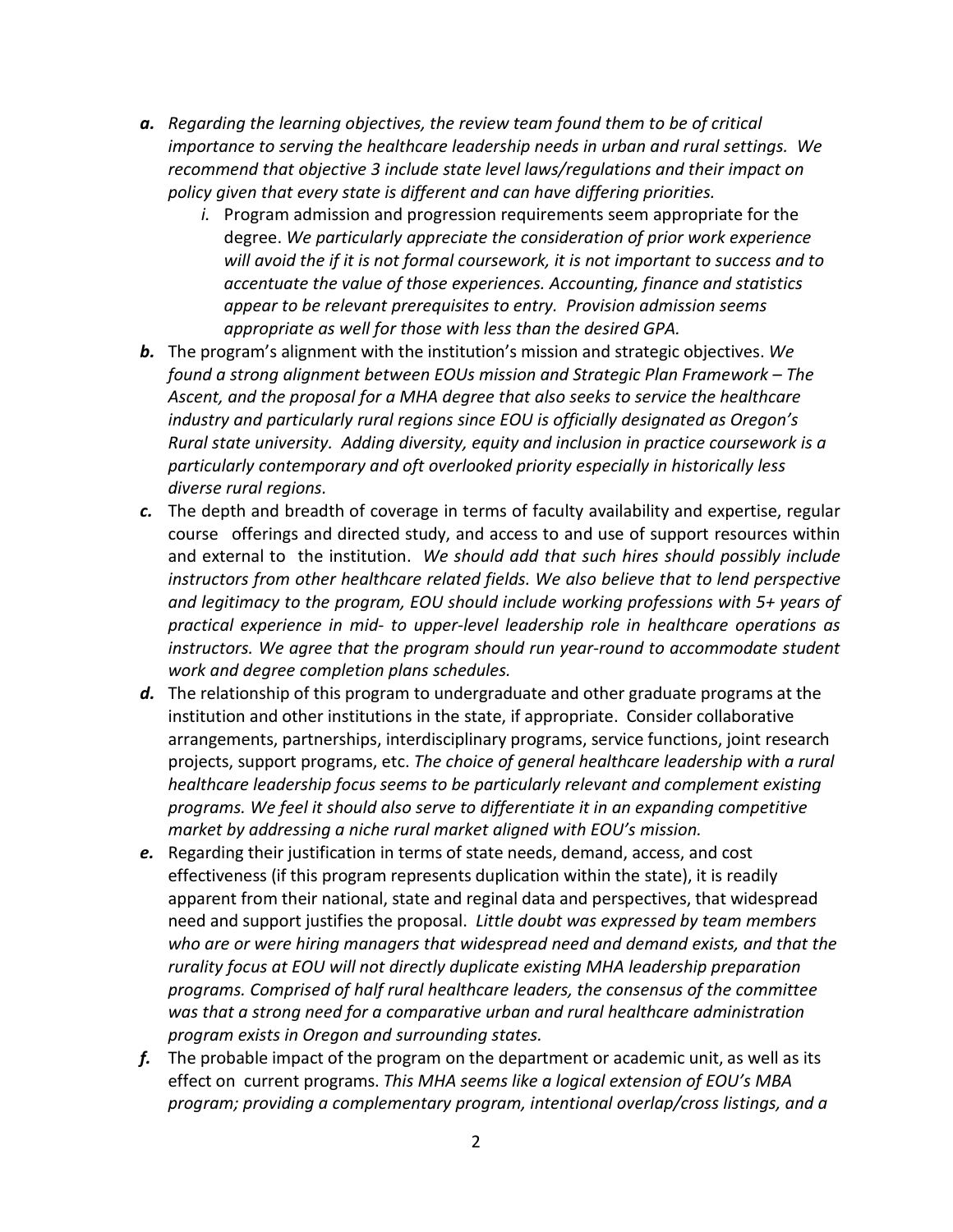*readily available concentration for its MBA in coming years.*

- *g.* The program's major strengths and weaknesses. *We agree that this is a perhaps a logical extension of its graduate degrees in business, but also see concerns initially around attracting students (given its likely late approval to start in Fall 22) and staffing and relatively low adjunct compensation scale.* 
	- *i. Strengths – we agree with its unique rurality focus, teaching professionals, alignment with EOU's mission, and timing given the demand for healthcare leaders and regional grow from within policies and generous tuition reimbursement plans.*
	- *ii. Potential Weaknesses*
		- *1. Other than a currently operating healthcare certificate, this represents a new and potentially risky direction for an EOU MS degrees. Seeking and securing sufficient instructional support in year one could be a challenge.*
		- *2. Accreditation delay due to lack of graduates and FT faculty until FY 24. b. Curriculum does appear aligned with curriculum standards.*
		- *3. Need for an advisory committee*

## 2. **Faculty**

- *a.* The quality of the faculty in terms of training, experience, research, scholarly contributions, ability to generate external support, stature in the field, and qualifications to serve as graduate faculty**.** *As noted above, we again add that such hires should possibly include instructors from other fields to lend perspective to the program and include faculty with 5+ years of practical experience in a mid to upper level leadership role in healthcare operations.*
- b. The faculty in terms of size, qualifications for area(s) of specialization offered, and the student body served. Include analysis of program sustainability in light of such factors as upcoming retirements, etc. *If enrollment grows as projected, staffing, coverage and specializations within the current and expanding adjunct pool will present challenges but adjuncts already available and a new hire in FY 24 with recent critical leadership and sustainability should suffice in the short to intermediate term. Despite the Dean's suggestion that any potential retirements expected in the next two years will be in business, we do not see a concern for sustainability given the university's commitment to ensuring replacements where demand and skill sets demand.*
- c. Areas of faculty strength and weakness. *Ongoing concern for hiring adjuncts although EOU already has a cadre of qualified adjuncts for the upcoming AY. We agree with the strengths and weaknesses EOU faces.*
- *d.* Faculty workload, including availability for student advising, research oversight, mentoring, and teaching effectiveness. *We foresee no issues here. The Dean oversees adjuncts and in year two, a full-time faculty member will help advise and mentor students. EOU's online recruitment, marketing and retention partner, Wiley Education Services (WES) and their ROI division for marketing, recruiting, advising and student retention should adequately supply necessary support services especially by year 2.*
- *e.* The credentials, involvement of, and reliance upon support faculty from other departments within the institutions, from other institutions, and/or adjunct faculty**.** *Absent current expertise on campus, hires should possibly include instructors from other*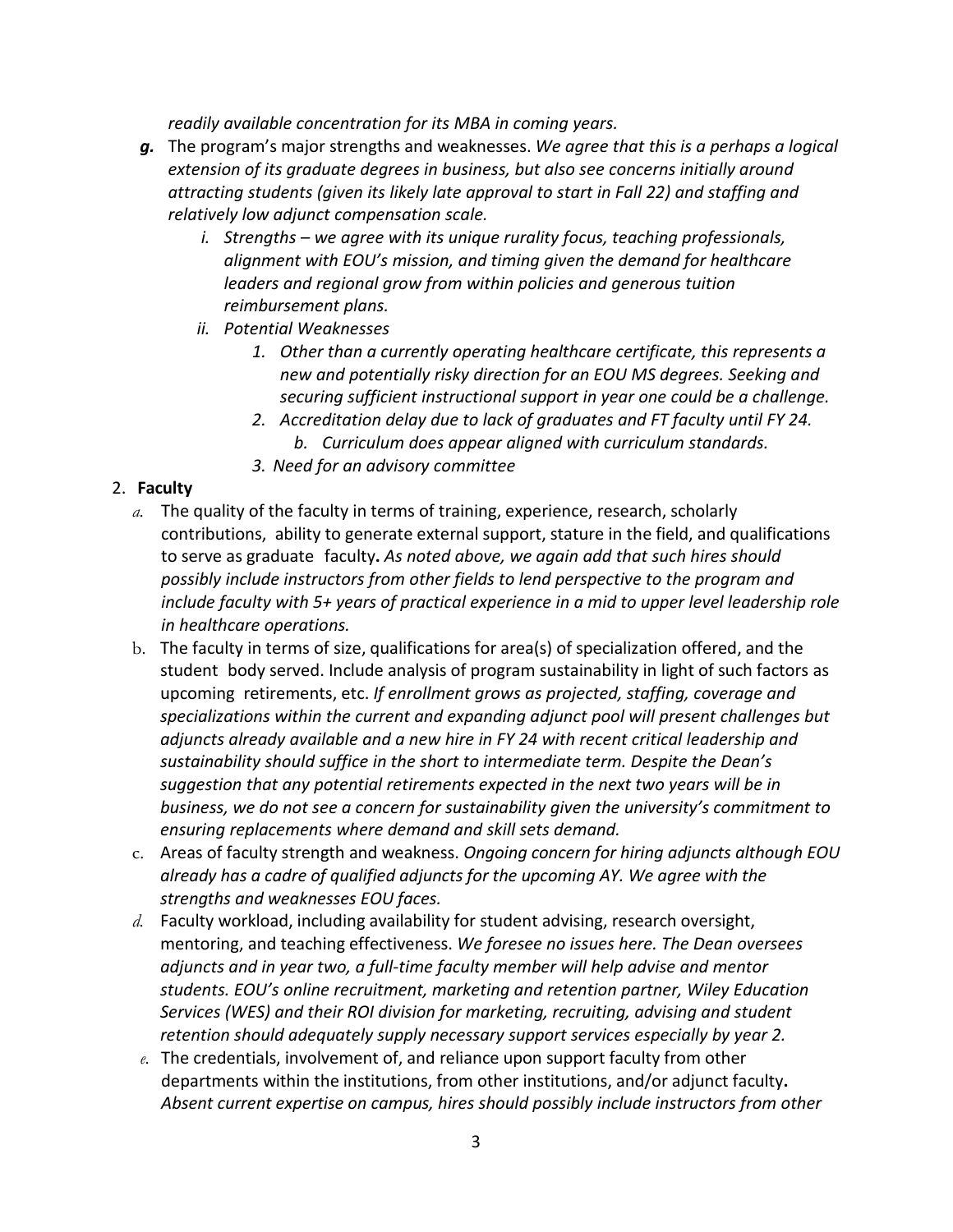*fields to lend perspective to the program and include faculty with 5+ years of practical experience in a mid to upper level leadership role in healthcare operations.*

### **2. Need**

- *a.* The evidence of sufficient demand and/or relevant employment opportunities for graduates of this program. *Strong and continued demand for new career-ready postgraduate healthcare leaders' employment and those seeking career changes or advancement is clearly and particularly for rural healthcare operations.*
- *b.* The overall need for the program within the institution, state and/or region, and nation. *Overall need appears evident for EOU, the state, and especially in rural regions.*

### **3. Resources**

- a. The adequacy of library, computer, laboratory, and other research facilities and equipment; offices; classrooms; support services for the program; and, if relevant, the program's utilization of resources outside the institution (e.g., field sites, laboratories, museums, libraries, and cooperative arrangements with other institutions). *We believe that resource support appears adequate program startup in Fall 2022.*
- *b.* The proposed budget and any need for new resources to operate the program effectively. Where appropriate, review resources available to support graduate students (e.g., fellowships and other scholarships, teaching and research assistantships). *Upon questioning, the Dean indicated that University and College budgeting for labor appears more than adequate. Increases in pay for adjuncts should be considered by EOU and currently is. Budget proposals include adequate resources for adjuncts, course development and by year 2, a new hire, travel, and funding for a Graduate assistant.*
- c. In terms of national standards, the institution's commitment to the program as demonstrated by the number of faculty relative to workload and student numbers, support for faculty by nonacademic personnel (e.g., support, staff, technicians), financial support for students, and funds for faculty research and professional activities (e.g., conferences, visiting lectures). *Support appears adequate and will be demand-dependent.* E*xisting professional online advising staff will support the degree and through EOUs contract with Wiley Education Services (WES) for marketing, recruiting and student retention*
- *d.* Institution leaders' commitment to this program in the long term. *EOU, its Board, professional healthcare leader adjunct pool, and regional hospitals appear very committed to this program.*
- *e.* The institution's ability to sustain the program in the foreseeable future along with its current and future projected commitments. *Despite that a number of online programs are projected as part of EOU's portfolio with its WES partnership, this program aligns align well with EOUs mission, MBA degree, and to meet the growing need for rural healthcare leaders and in NE Oregon. Seems highly likely that EOU can sustain this program.*

## **External Review Healthcare Professional Committee Team Members**:

Steven D. Carty, M.S., B.S., A.S.N., Committee Chair, Utah John Vizzuso, DBA, Committee Member, Ohio Kenneth R. Hart, MA, CPA., Committee Member, Idaho Todd Price, PhD, Committee Member, Pennsylvania